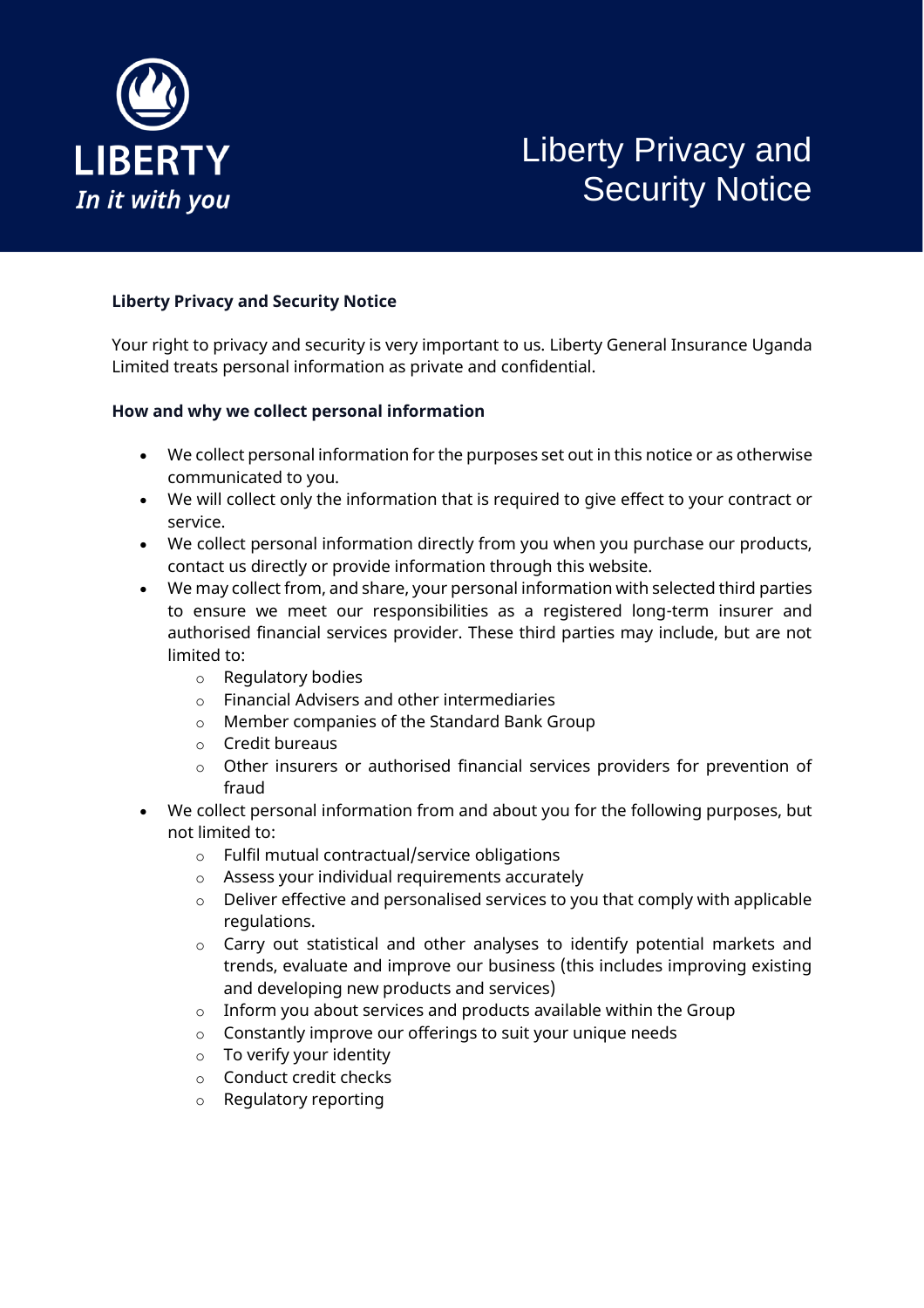- o Comply with relevant regulatory requirements, including monitoring and analysing your account for credit, fraud, compliance and other risk-related purposes as required by law.
- o As otherwise allowed by law

Without your personal information, we may not be able to provide or continue to provide you with the products or services that you need.

## **Transfer across borders**

Liberty Group operates in several countries and, as such, personal information may be shared with group companies in other countries and processed in those countries under the privacy rules that bind the group.

Sometimes we will process your personal information in other countries, either to carry out your instructions or for ordinary business purposes. These countries may not have the same level of protection. We will only process your personal information based on a lawful basis as stipulated by Privacy Laws. If necessary, we will contractually oblige the party to whom we transfer your personal information to uphold our privacy principles, associated policies and practices.

# **Storage**

We store personal information as required by law.

Your records will be deleted after the legal retention period has expired. However, it is possible that we may keep it for longer for legitimate business purposes or for the purpose of analytics. When this happens, all appropriate security controls will be in place to ensure security, integrity and confidentially.

## **Our use of technology to follow your use of our website**

## **Cookies**

We collect and examine information about visits to this website. We use this information to find out which areas of the website people visit most. This helps us to add more value to our services. This information is gathered in such a way that we do not get personal information about any individual or their online behaviour on other websites. We may use any of the cookie types shown below.

We use cookie technology on some parts of our website. Cookies are small pieces of text that are saved on your Internet browser when you use our website. The cookie is sent back to our computer each time you visit our website. Cookies make it easier for us to give you a better experience online. You can stop your browser from accepting cookies, but if you do, some parts of our website or online services may not work. We recommend that you allow cookies.

## **Types of cookies**

## **Session cookies**

Session cookies, also known as 'temporary cookies', help websites recognise users and the information provided when they navigate through a website. Session cookies only retain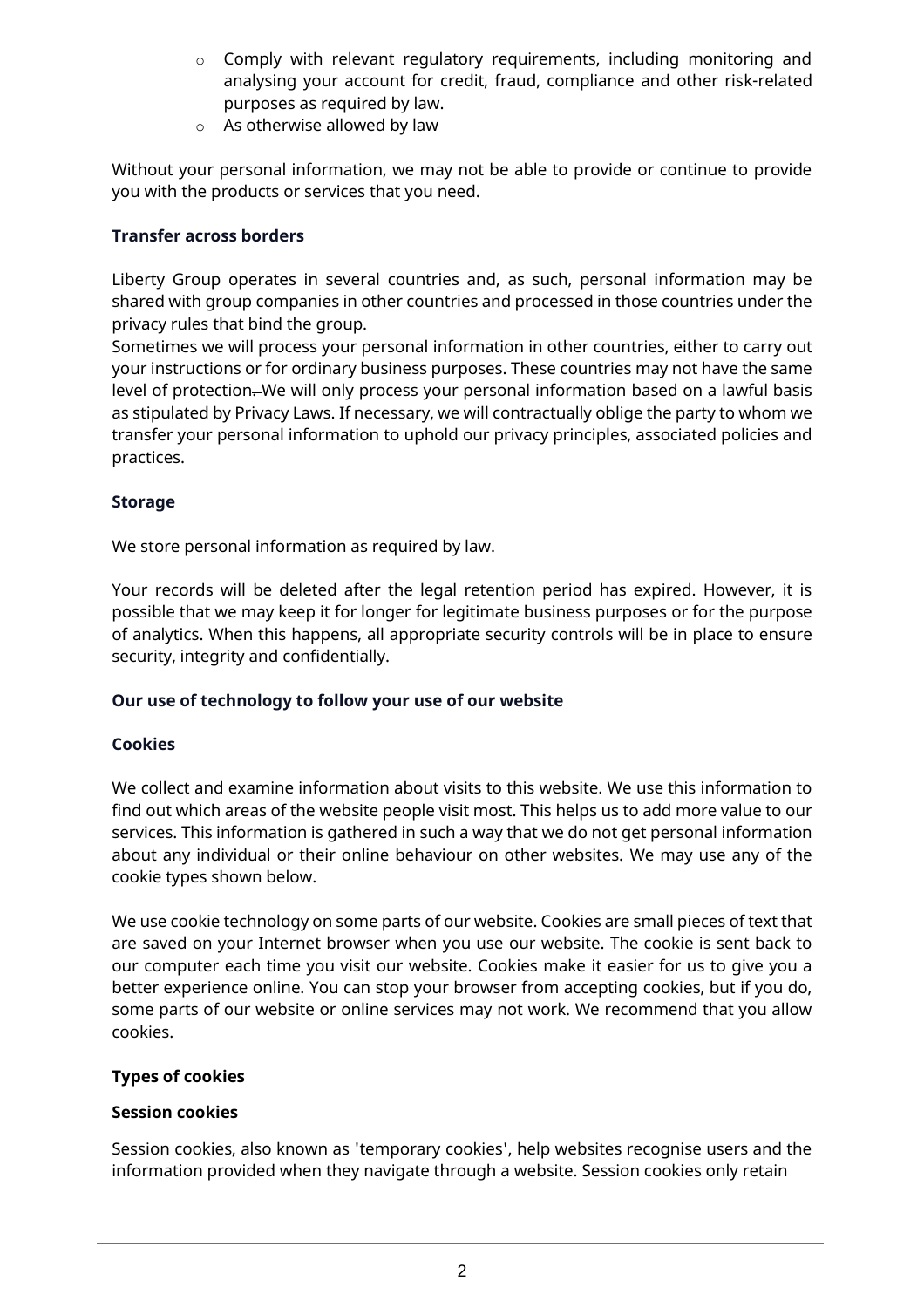information about a user's activities for as long as they are on the website. Once the web browser is closed, the cookies are deleted. These are commonly used on shopping websites or e-commerce websites.

## **Permanent cookies**

Permanent cookies, also known as 'persistent cookies', remain in operation even after the web browser has closed. For example, they can remember login details and passwords, so web users don't need to re-enter them every time they use a site. The law states that permanent cookies must be deleted after 12 months.

#### **First-party cookies**

First-party cookies are installed directly by the website (ie domain) the user is visiting (ie the URL shown in the browser's address bar). These cookies enable website owners to collect analytics data, remember language settings, and perform other useful functions that provide a good user experience.

#### **Third-party cookies**

Third-party cookies are installed by third parties with the aim of collecting certain information from web users to carry out research into, for example, behaviour, demographics or spending habits. They are commonly used by advertisers who want to ensure that products and services are marketed towards the right target audience.

#### **Flash cookies**

Flash cookies, also known as 'super cookies', are independent of the web browser. They are designed to be permanently stored on a user's computer. These types of cookies remain on a user's device even after all cookies have been deleted from their web browser.

## **Marketing by post, email or text messages**

If you give us permission, we may use your personal or other information to tell you about products, services and special offers from us or other companies that may interest you. We will do this by post, email or text message (SMS). If you later decide that you do not want us to do this, please contact us and we will stop doing so. This may be done by phoning us on +256 312246500.

#### **Third parties**

We ask other organisations to provide support services to us. When we do this, they must agree to our privacy policies if they need access to any personal information to carry out their services.

Our website may contain links to or from other websites. We try to link only to websites that also have high standards and respect for privacy, but we are not responsible for their security and privacy practices or their content. We recommend that you always read the privacy and security notices on these websites.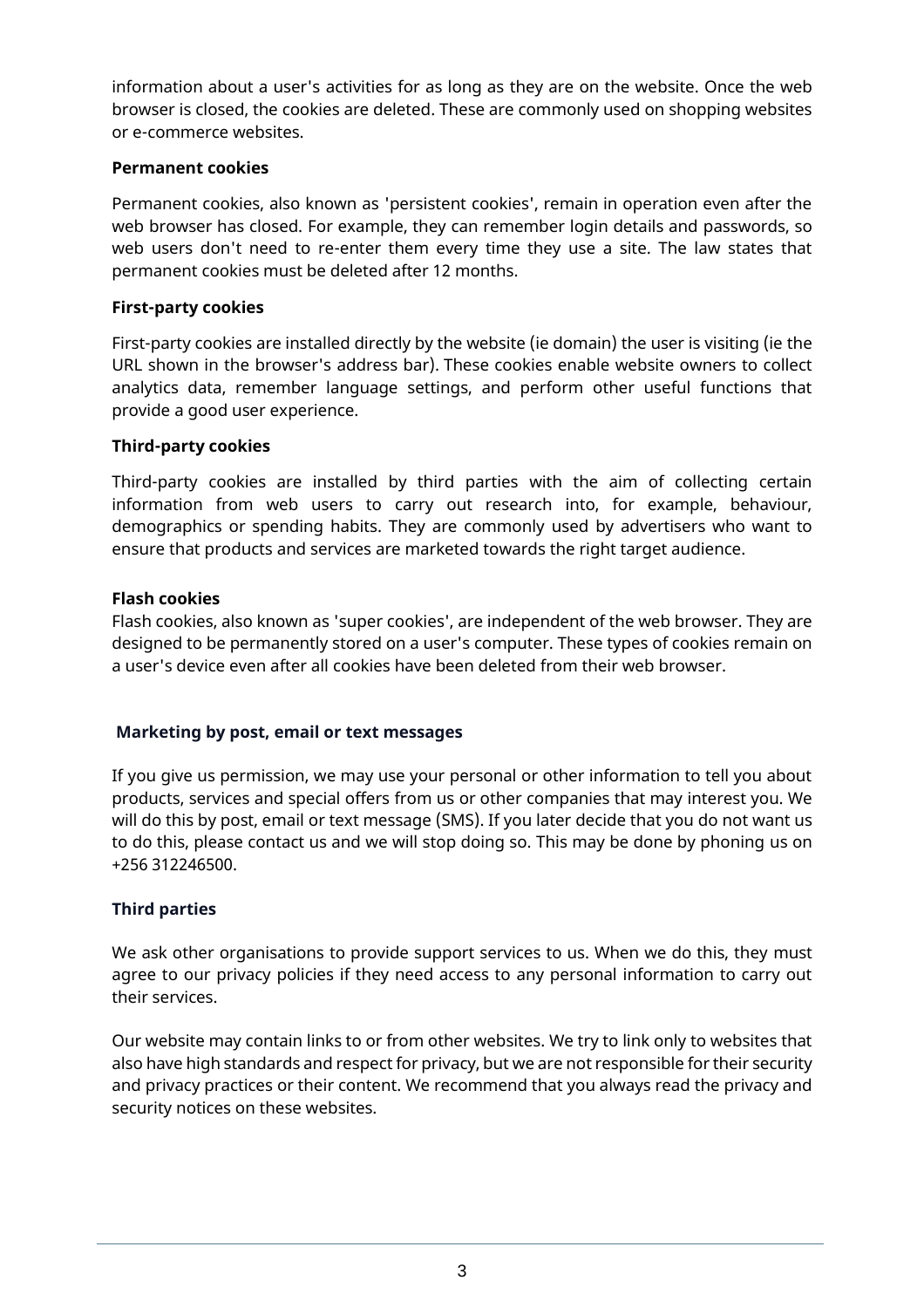#### **When we may reveal personal information without consent**

We will not disclose your personal information to anyone outside Liberty or certain of our service providers without your permission, except when:

- we are obliged do so by law or in terms of a court order
- it is in the general welfare of the public
- we need to do so to protect our rights
- there is a legitimate purpose for the sharing.
- Other members of Liberty Group, connected companies, subsidiary companies, associates, cessionaries, partners, contractors, authorised agents, Joint Venture partners.
- Group employees, as required by their employment conditions
- Parties that you have authorised to obtain on your behalf
- Attorneys, tracing agents, and other persons that assist with the enforcement of contractual agreements.
- Courts of law or tribunals that require personal information to adjudicate referrals, actions or applications.
- Law enforcement and fraud prevention agencies
- Trustees, executors or curators appointed by a court of law.

## **When will we use customers personal information to make automated decisions about them?**

Where the law allows, Automated decisions make use of your personal information to reach a decision without humans involved. This decision may influence you and you have the right to query such decision and Liberty is obliged to provide the reason(s) for the decisions as far as reasonably possible.

## **Our security practices**

- We are committed and obliged to implement all reasonable controls to safeguard access to your personal information.
- Where third parties are required to process your personal information in relation to the purposes set out in this notice and for other legal requirements, we ensure that they are contractually bound to apply the appropriate security practices.
- All use of our website and transactions processed through it are protected by encryption (secret codes) in line with international standards.
- We may share with, or receive, personal information from parties as set out above, where these parties reside outside of the Republic of South Africa.

## **Your right to access information (Data Subject Rights)**

You have the right to:

- request access to the personal information we process about you.
- object to the processing of your personal information
- request the deletion of your records
- lodge a complaint regarding the processing of your personal information.